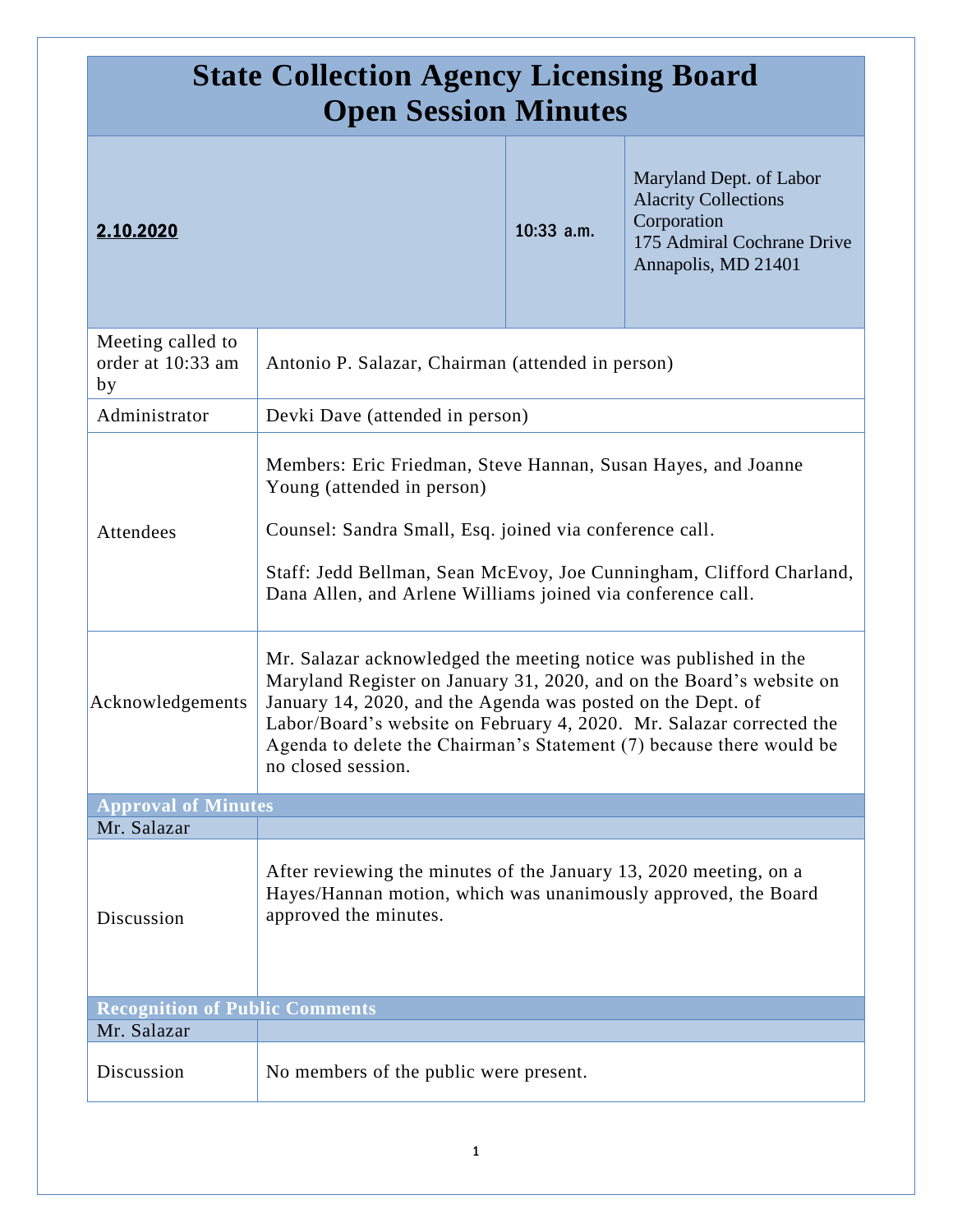| 1. Non-Depository Licensing Unit Report |                                                                                                                                                                                                                                                                                                                                                                                                                                                                                                                                                                                                                                                                                                                                                                                                                                                                                                                                                                                                                                                                                                       |
|-----------------------------------------|-------------------------------------------------------------------------------------------------------------------------------------------------------------------------------------------------------------------------------------------------------------------------------------------------------------------------------------------------------------------------------------------------------------------------------------------------------------------------------------------------------------------------------------------------------------------------------------------------------------------------------------------------------------------------------------------------------------------------------------------------------------------------------------------------------------------------------------------------------------------------------------------------------------------------------------------------------------------------------------------------------------------------------------------------------------------------------------------------------|
| Ms. Williams                            |                                                                                                                                                                                                                                                                                                                                                                                                                                                                                                                                                                                                                                                                                                                                                                                                                                                                                                                                                                                                                                                                                                       |
| Discussion                              | Ms. Williams presented the Non-Depository Licensing Unit Report in the<br>absence of Ms. Yates. Ms. Williams advised the Board that each entity's<br>application and supporting materials for licensure had been reviewed and<br>found to have satisfied the licensing qualifications. Ms. Williams<br>proceeded to recommend that the Board issue collection agency licenses<br>to the following entities: Professional Community Management Inc.,<br>Sprint Spectrum, LP, Michael Hoffman Companies LLC, Constar<br>Internationally, Dividend Solar Finance LLC, Divided Solar Finance LLC<br>(branch), Spring Oaks Capital, LLC, Upgrade, NC, Zen Resolve LLC<br>(branch), Credit Adjustments Inc. (branch), Constar Internationally<br>(branch).<br>On a Young/Hayes motion, which was unanimously approved, the Board<br>voted to issue licenses to all recommended applicants.<br>Ms. Williams also informed the Board that there were four change in<br>control requests: National Credit Audit Corporation, Second Round<br>Limited Partnership, Second Round Sub, LLC and ALW Sourcing, LLC. |

| 2. Consumer Services Unit Report |                                                                                                                                                                                                                                                                                                                                                                                                                                                                                                                                                                                                                                                                                                                                                                                                                                                                                                                                                                                                                                   |
|----------------------------------|-----------------------------------------------------------------------------------------------------------------------------------------------------------------------------------------------------------------------------------------------------------------------------------------------------------------------------------------------------------------------------------------------------------------------------------------------------------------------------------------------------------------------------------------------------------------------------------------------------------------------------------------------------------------------------------------------------------------------------------------------------------------------------------------------------------------------------------------------------------------------------------------------------------------------------------------------------------------------------------------------------------------------------------|
| Mr.McEvoy                        |                                                                                                                                                                                                                                                                                                                                                                                                                                                                                                                                                                                                                                                                                                                                                                                                                                                                                                                                                                                                                                   |
| Discussion                       | Mr. McEvoy presented the Consumer Services Unit Complaint Report in Ms.<br>Mack's absence. Mr. McEvoy advised that the Unit had received 77<br>complaints during the fiscal year-to-date, 24 of which are open and 72 of<br>which are closed. Mr. McEvoy clarified for the Board that of the some of the<br>24 open and 72 closed are holdovers from 2019 fiscal year. Mr. McEvoy<br>further compared complaints by fiscal year, noting a declining trend from<br>2013 through 2019 from 615, 504, 375, 261, 205 and 181, respectively, but an<br>increase to 102 for fiscal year 2020. Mr. Friedman notified the Board that his<br>Office had received reports about auto repair shops collecting money from<br>consumers by leasing (instead of selling) auto repair parts and asked whether<br>the Commissioner's Office had received any complaints on this topic. Mr.<br>Bellman stated the Office had not and he asked Mr. Friedman to send him<br>information on this topic; adding that he would discuss it with the OAG. |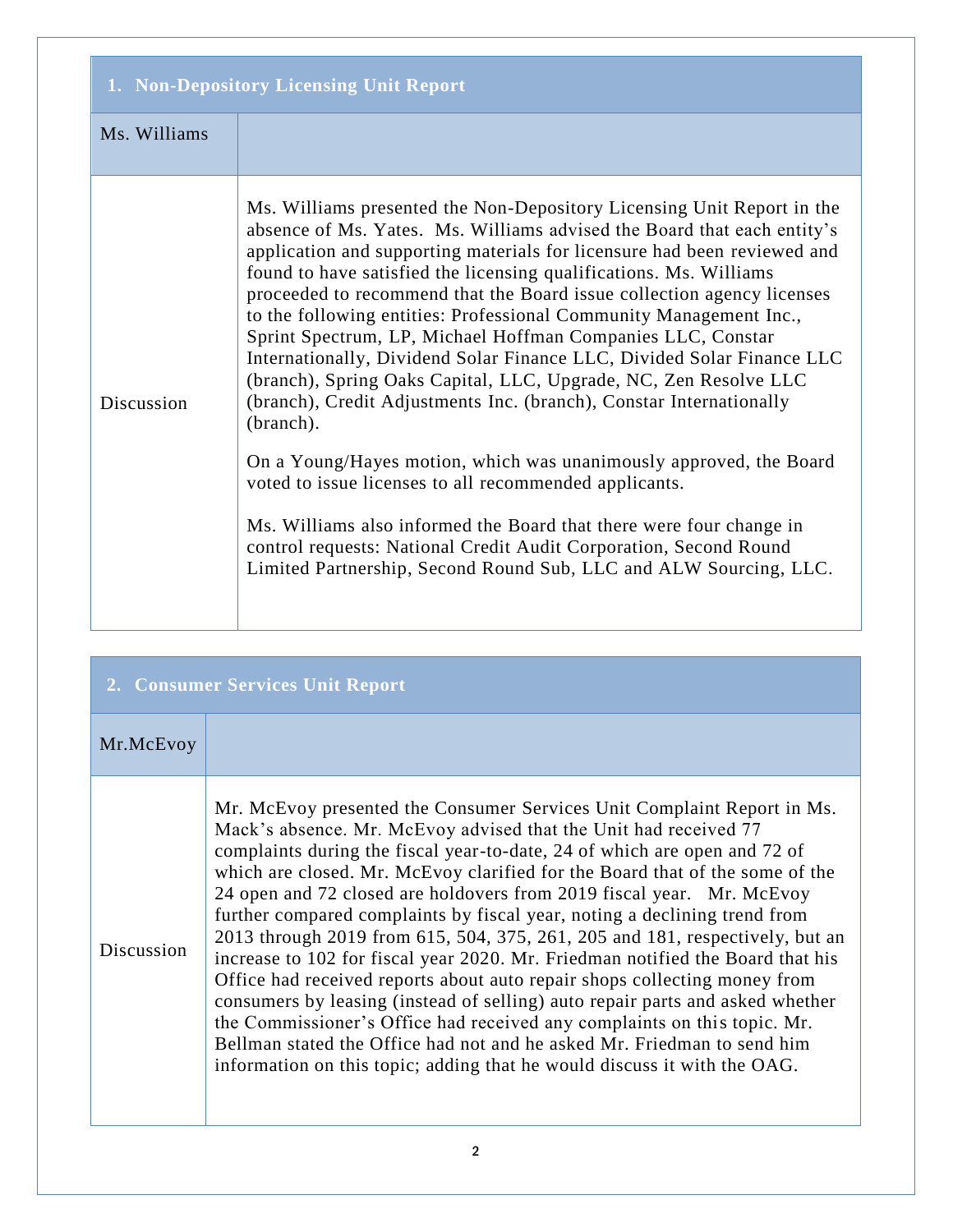| 3. Enforcement Unit Report |                                                                                                                                                                                                                                                                                                                                                                                                 |
|----------------------------|-------------------------------------------------------------------------------------------------------------------------------------------------------------------------------------------------------------------------------------------------------------------------------------------------------------------------------------------------------------------------------------------------|
| Ms. Allen                  |                                                                                                                                                                                                                                                                                                                                                                                                 |
| Discussion                 | Ms. Allen reported that there are 8 collection agency cases in an<br>investigation status and no collection agency case is in pre-charge status.<br>She further noted the increase from 3 at this point last year. Ms. Allen<br>advised the Board of a slowdown in investigations by the Enforcement<br>Unit as a result of one attorney's resignation and another attorney's<br>medical leave. |

| 4. Maryland Consumer Financial Protection Commission 2019 report |                                                                                                                                                                                                                                                                                                                                                                                                                          |
|------------------------------------------------------------------|--------------------------------------------------------------------------------------------------------------------------------------------------------------------------------------------------------------------------------------------------------------------------------------------------------------------------------------------------------------------------------------------------------------------------|
| Mr. Salazar                                                      |                                                                                                                                                                                                                                                                                                                                                                                                                          |
| Discussion                                                       | Mr. Salazar advised that in 2019 the Omnibus Consumer Protection Act<br>bill that included mobile home provisions and money transmitter<br>provisions. That bill did not pass in Maryland general assembly so the<br>Department of Labor recommended introduction of the mobile homes and<br>money transmitter portions of the Omnibus bill during the 2020<br>legislative session and they are pending in this Session. |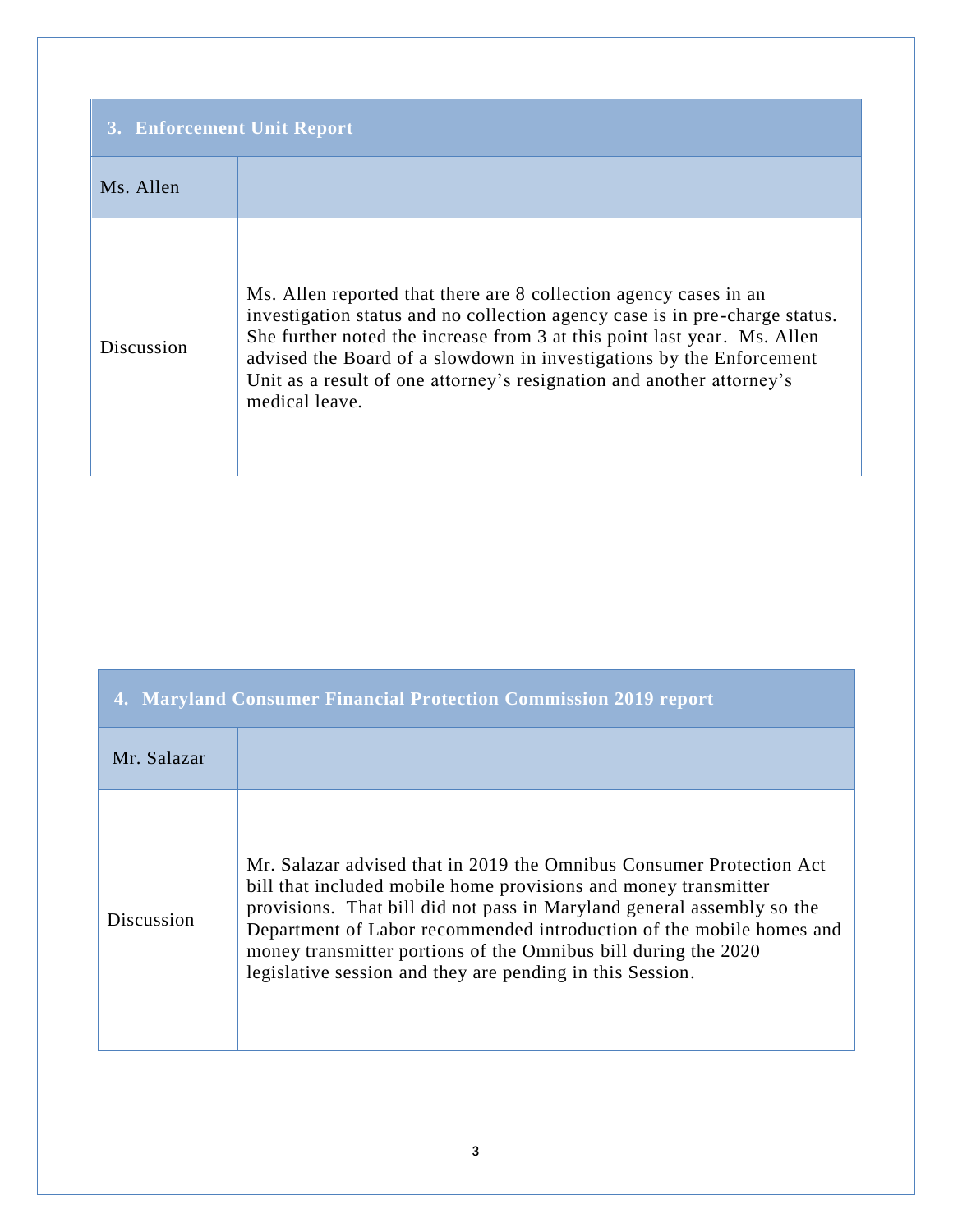| 5. Legislation |                                                                                                                                                                                                                                                                                                                                                                                                                                                                                                                                                                                                                                                                                                                                                                                                                                                                                                                                                                                                                                                                                                                                                                                                                                                                                                                                                                                                                                                                                                                                                                                                                                                                                                                                                                                                                                                                                                                                                                                                                                                                                                                                                                                                                                                                                                                                                                                                                                                                                                                                                                                |
|----------------|--------------------------------------------------------------------------------------------------------------------------------------------------------------------------------------------------------------------------------------------------------------------------------------------------------------------------------------------------------------------------------------------------------------------------------------------------------------------------------------------------------------------------------------------------------------------------------------------------------------------------------------------------------------------------------------------------------------------------------------------------------------------------------------------------------------------------------------------------------------------------------------------------------------------------------------------------------------------------------------------------------------------------------------------------------------------------------------------------------------------------------------------------------------------------------------------------------------------------------------------------------------------------------------------------------------------------------------------------------------------------------------------------------------------------------------------------------------------------------------------------------------------------------------------------------------------------------------------------------------------------------------------------------------------------------------------------------------------------------------------------------------------------------------------------------------------------------------------------------------------------------------------------------------------------------------------------------------------------------------------------------------------------------------------------------------------------------------------------------------------------------------------------------------------------------------------------------------------------------------------------------------------------------------------------------------------------------------------------------------------------------------------------------------------------------------------------------------------------------------------------------------------------------------------------------------------------------|
| Mr.McEvoy      |                                                                                                                                                                                                                                                                                                                                                                                                                                                                                                                                                                                                                                                                                                                                                                                                                                                                                                                                                                                                                                                                                                                                                                                                                                                                                                                                                                                                                                                                                                                                                                                                                                                                                                                                                                                                                                                                                                                                                                                                                                                                                                                                                                                                                                                                                                                                                                                                                                                                                                                                                                                |
| Discussion     | Mr.McEvoy noted that the Department of Labor's legislation policy had<br>been sent to Board members as a reminder, and briefly reviewed the<br>policy, including the requirement for advance notice of any planned<br>testimony in a Board member's personal capacity.<br>Mr. McEvoy discussed six bills that might be of interest to the Board:<br>SB155-Consumer Protection-Mobile Home Purchasers (Departmental<br>bill); HB-855- Money Transmissions (Departmental bill); SB262-<br>Maryland Collection Agency Licensing Act-Definitions and Legislative<br>Intent; SB411-Business Regulations-Pawnbrokers-Interest Rate on Pawn<br>Transactions; SB913-Commercial Law-Merchant Cash Advance-<br>Prohibition; and SB957-Maryland Online Consumer Protection Act.<br>Mr. McEvoy advised that SB-155 establishes a duty of good faith and fair<br>dealing for mobile home retailers to ensure that Maryland's consumers<br>are protected from unfair and deceptive practices, and it requires retail<br>sellers to provide certain disclosures and prevents steering by retail<br>sellers.<br>Mr. McEvoy reported that HB-855 updates Maryland's money<br>transmission law by specifically including crypto currency and prepaid<br>cards in the definition of money transmission and by requiring licensees<br>to file their reports through NMLS.<br>Mr.McEvoy reported that SB262 (OAG bill) is in response to the Sharma<br>Court of Appeals decision, and it amends the definition of consumer<br>claim under the Maryland Collection Agency Licensing Act to include<br>secondary market trusts.<br>Mr. McEvoy reported that SB411 prohibits pawnbrokers from charging<br>interest on so-called "pawn loan transactions", as well as establishes<br>maximum interest rates that pawnbrokers may charge for certain of those<br>so-called "pawn loan transactions".<br>Mr. McEvoy reported that SB913 defines "Merchant Cash Advance<br>Transaction" as an arrangement between a buyer and a seller in which the<br>buyer agrees to purchase an agreed-upon percentage of future credit/debit<br>card receivables due the seller for a predetermined price. Mr. Salazar and<br>Mr. Bellman added their concern that part of the predetermined price is<br>applied to credit advanced (for purchases of equipment, etc.) by the buyer<br>to the seller. Ms. Small asked if this was a form of factoring. Mr.<br>Bellman responded yes, but that classic factoring typically involves large<br>commercial transactions while the focus of this bill is on small business. |
|                | 4                                                                                                                                                                                                                                                                                                                                                                                                                                                                                                                                                                                                                                                                                                                                                                                                                                                                                                                                                                                                                                                                                                                                                                                                                                                                                                                                                                                                                                                                                                                                                                                                                                                                                                                                                                                                                                                                                                                                                                                                                                                                                                                                                                                                                                                                                                                                                                                                                                                                                                                                                                              |